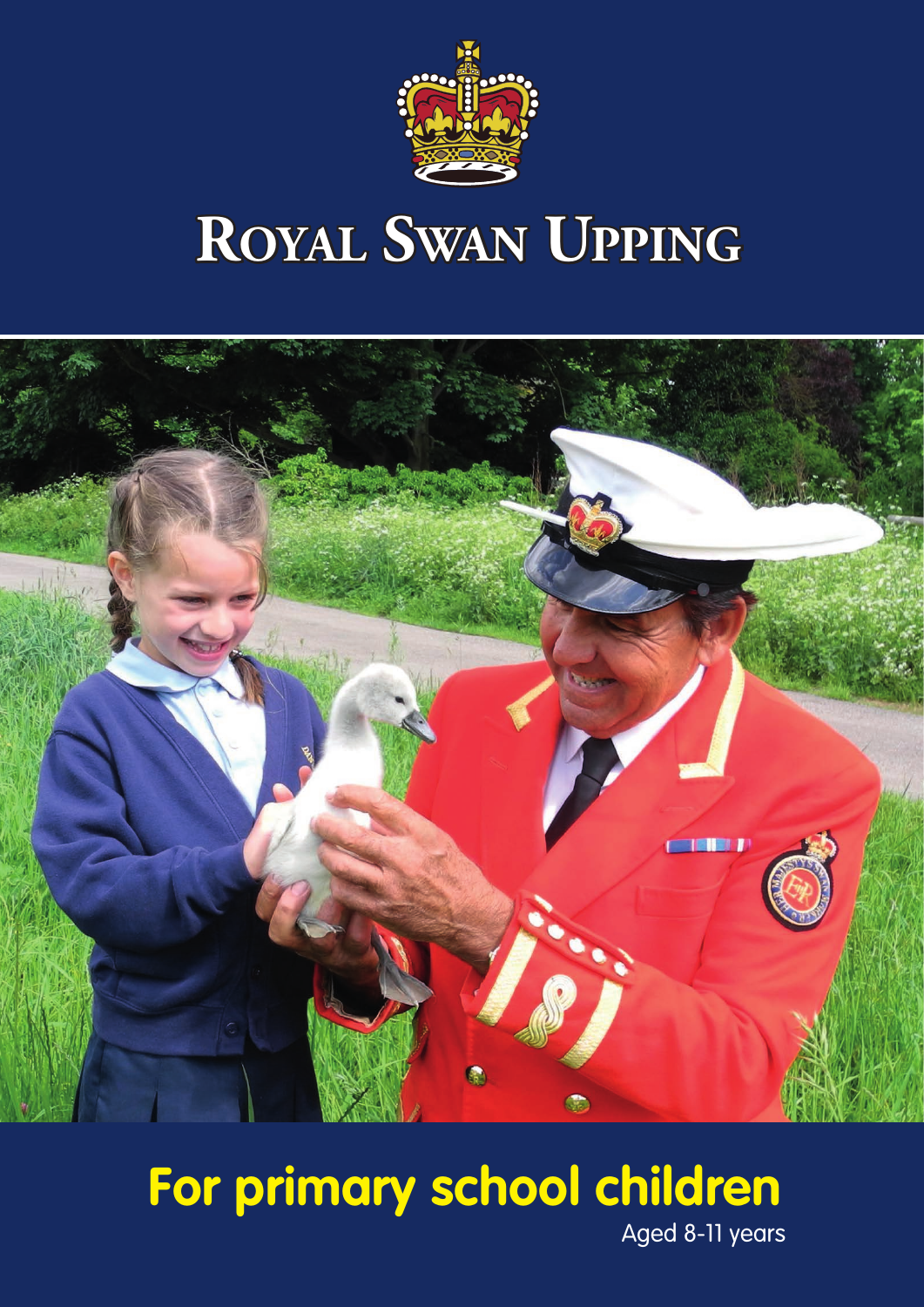#### **What is Swan Upping?**

Many years ago, swans were very important as a source of food which made them valuable. The only people who were allowed to eat swans were the King or Queen and those members of the nobility who were given permission to own swans by the Crown. Swan Upping began in the 12th Century and was the method by which the Crown recorded the ownership of mute swans and their cygnets in England. Today it is against the law to eat swans and they are a protected species. The main purpose of Swan Upping in the present day is to monitor the health and well-being of mute swans on the River Thames to ensure they continue to survive into the future.









#### <sup>1</sup> **What are they called and how large are they?**

The adult male swan is called a cob. The adult female swan is called a pen and she is usually slightly smaller than the cob. Baby swans are called cygnets. An adult swan can weigh up to 15 kg and their wing-span can reach up to 2.3 metres.

## 2 **How do they fly?**

The swan has two main types of feathers; flight feathers and contour feathers. The large feathers shown in the photograph are the flight feathers that enable the swan to fly. For many hundreds of years these feathers were used as quills, (pens), for writing; their use gradually died out in the 1800's with the introduction of steel pen nibs.

#### 3 **How do they keep warm?**

Contour feathers are the small feathers that keep swans warm and dry. You can see how thick they are in the photograph.

#### 4 **The swan's nest**

Swans make their nests from dried reeds that they collect from the river bank during April and May each year. The female will lay an average of 6 eggs, with one egg being laid every other day. When the clutch of eggs is complete, the pen will sit on the eggs to keep them warm for approximately 35 days. This is called the incubation period, after which the cygnets will hatch together.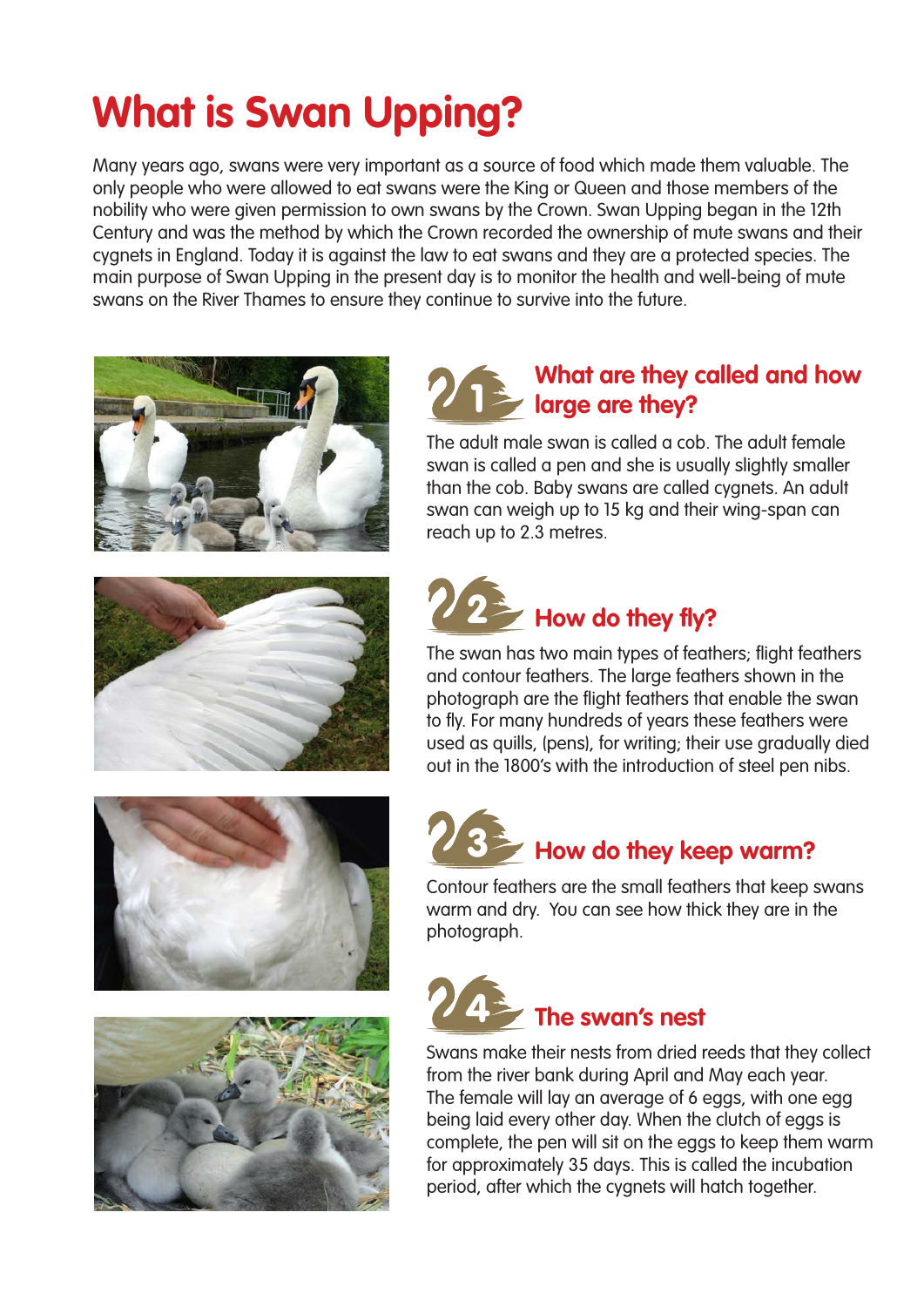











Very young cygnets will often climb onto their mother's back to keep warm. Here, they are also protected from predators including foxes, birds of prey and large fish called pike.

## **Combined What do they eat?**

The natural food for swans is vegetation that grows in the river. The parents pull weed from the bottom of the river for their cvanets to feed on.

# 7 **Pollution**

Pollution is a serious problem and comes in many forms including sewerage, pesticides, oil, plastics and a variety of other rubbish that people throw into the water. All of these are disastrous for the wildlife that lives on our waterways and rivers. This photograph shows a swan with a metal wire champagne bottle top caught around its tongue and beak. This prevented the swan from being able to eat and it would have died if the bottle top had not been removed.

### **B** Ownership of Swans

The Royal Swan Marker and Swan Uppers work for Her Majesty The Queen, who has the right to claim ownership of any unmarked mute swan swimming in open waters. However, Her Majesty mainly exercises this right on certain stretches of the River Thames. There are also two London Livery Companies, (historical trade organisations), the Vintners and the Dyers, that possess a Royal charter enabling them to own swans on the River Thames since the 15th century.

## **Figure** The journey up river

The Swan Uppers travel 79 miles up river from Sunbury-on-Thames near London, to Abingdon in Oxfordshire. This journey takes 5 days. The men travel in boats called skiffs; they are made of wood and are propelled through the water with oars. Her Majesty's boats fly flags showing The Queen's cypher, (EIIR), and the men wear The Queen's uniform.